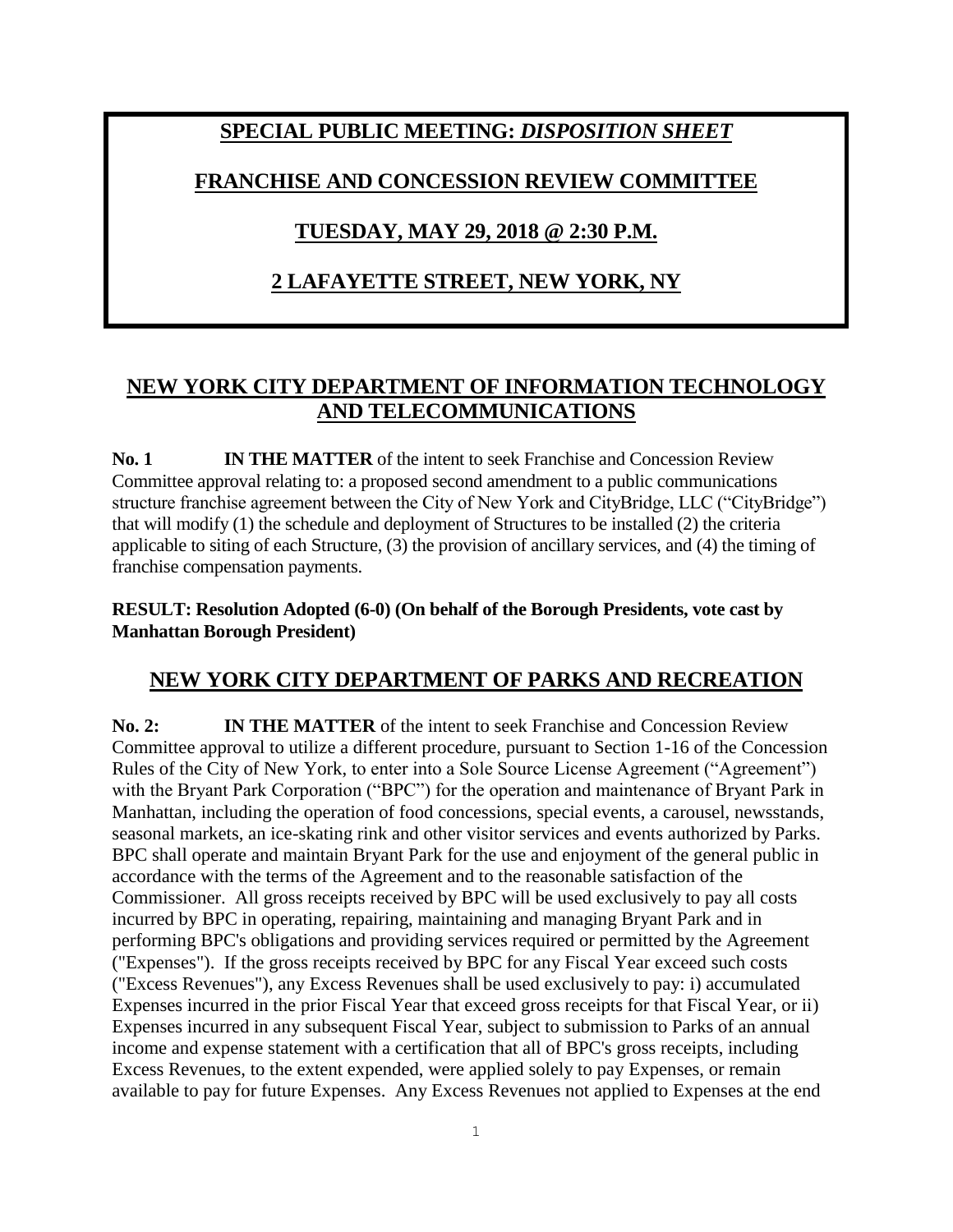of the term, shall be remitted to the City in accordance with the Agreement. The term of this Agreement shall be ten (10) years with up to two (2) five (5)-year renewal options, by mutual agreement, and shall commence on Parks' giving written notice to proceed to BPC.

### **RESULT: Resolution Adopted (5-1) (On behalf of the Borough Presidents, vote cast by Manhattan Borough President)**

### **NEW YORK CITY DEPARTMENT OF TRANSPORTATION**

**No. 3: IN THE MATTER** of the intent to seek Franchise and Concession Review Committee approval to utilize a different procedure, pursuant to Section 1-16 of the Concession Rules of the City of New York, to negotiate a Sole Source License Agreement (Agreement) with the HUB-Third Avenue Merchants District Management Association, Inc., ("Third Avenue BID"), to provide for the operation, management and maintenance of a pedestrian plaza located at Third Avenue, East 149th Street, Willis Avenue and East 148th Street in borough of the Bronx ("Licensed Plaza"), including through DOT-approved events, sponsorships, and subconcessions, including but not limited to providing for the sale of any of the following: prepared food, flowers, locally grown produce or locally manufactured products, merchandise (such as souvenirs or T-shirts) that promotes the neighborhood or the Third Avenue BID, and other similar merchandise within the Licensed Plaza.

**RESULT: Please be advised that at the request of the agency this item will be held over to a subsequent FCRC public meeting.**

# **NEW YORK CITY DEPARTMENT OF TRANSPORTATION**

**No. 4: IN THE MATTER** of the intent to seek Franchise and Concession Review Committee approval to utilize a different procedure, pursuant to Section 1-16 of the Concession Rules of the City of New York, to negotiate a Sole Source License Agreement (Agreement) with the Grand Central District Management Association, Inc., ("Grand Central Partnership"), to provide for the operation, management and maintenance of a pedestrian plaza located at Park Avenue (west) and Pershing Square East between East 41st Street and East 42nd Street in the borough of Manhattan ("Licensed Plaza"), including through DOT-approved events, sponsorships, and subconcessions, including but not limited to providing for the sale of any of the following: prepared food, flowers, locally grown produce or locally manufactured products, merchandise (such as souvenirs or T-shirts) that promotes the neighborhood or the Grand Central Partnership, and other similar merchandise within the Licensed Plaza.

#### **RESULT: Resolution Adopted (6-0) (On behalf of the Borough Presidents, vote cast by Manhattan Borough President)**

### **NEW YORK CITY DEPARTMENT OF PARKS AND RECREATION**

**No. 5: IN THE MATTER** of the intent to seek Franchise and Concession Review Committee approval to utilize a different procedure, pursuant to Section 1-16 of the Concession